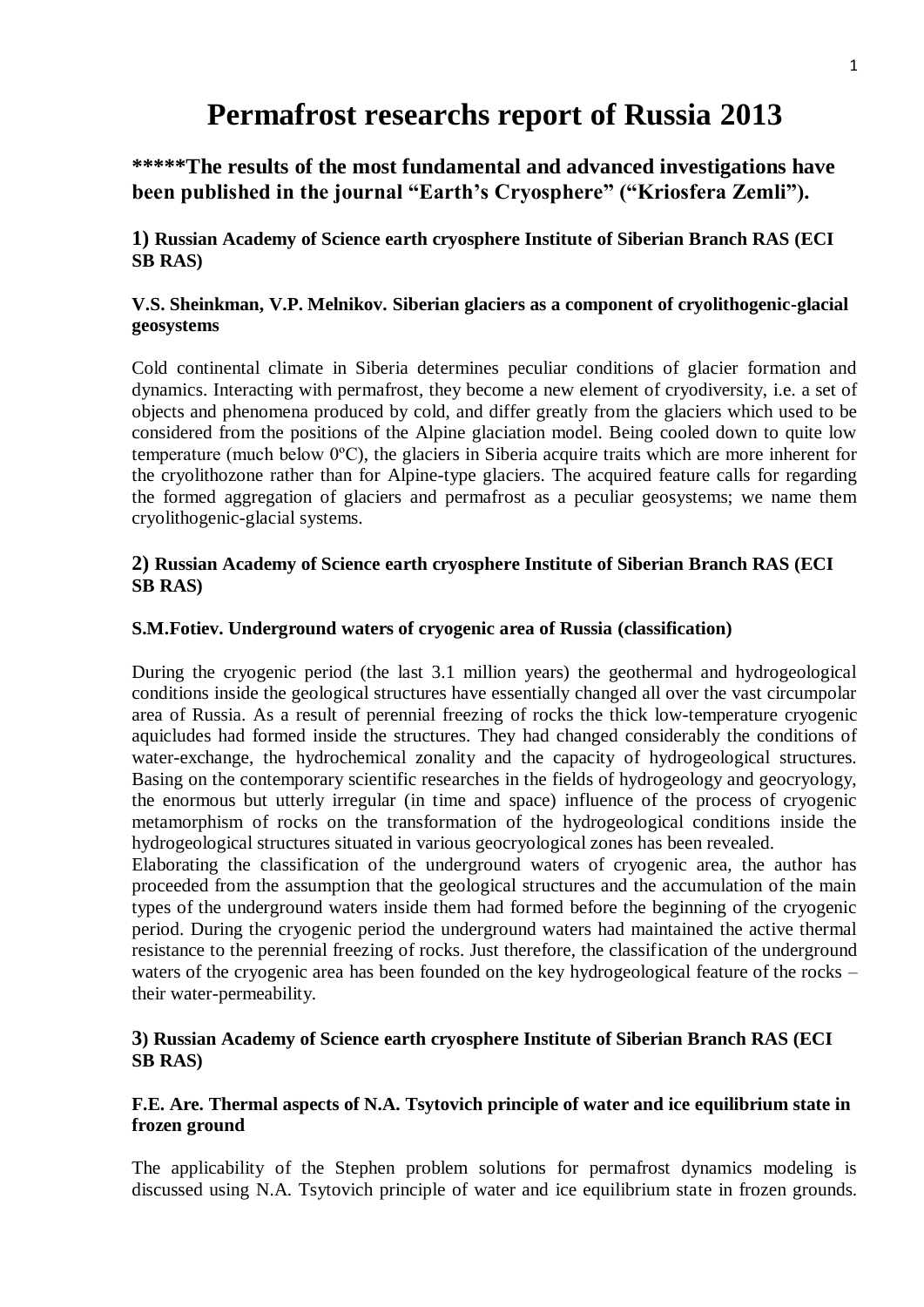The main external impacts controlling equilibrium, relationships between equilibrium dynamics and thermal processes in ground, possibilities of mathematical modeling of permafrost dynamics are reviewed. The dynamics of equilibrium state in saline ground is discussed using results of permafrost investigations on Yamal Peninsula and Laptev Sea shelf. It is revealed that the cryopeg temperature in equilibrium state is equal to its initial freezing point, the ice-bonded permafrost may contain cryopeg and preserve permeability, the cryopeg boundary may not coincide with the phase boundary. Free-salined permafrost on the shelf flooded by the sea undergoes fast salinization and physicochemical thawing at negative temperature. The thawing is accompanied by temperature lowering due to latent heat absorption. The ice content in salined permafrost on shelf is changing in space gradually without a clear phase boundary. It is revealed that solutions of Stephen problem are unacceptable for shelf permafrost modeling.

#### **4) The Department of Cryolithology and Glaciology, Geographical Faculty, Lomonosov Moscow State University**

#### **V.N. Konishchev. Nature of the cyclic structure of ice complex, East Siberia**

The features of cyclic structure in the Karga-Sartan Ice Complex deposits have been researched for coastal lowlands in the Northern Yakutia. The cycles of different genesis (cryolithological, structural, lithological, soil-vegetational) and duration have been analyzed. It has been demonstrated that the climate fluctuation had been the major factor of cyclic structure in the Ice Complex deposits. It has been revealed that the cyclic characteristics of the Ice Complex can become apparent both in subaqueous and in subaerial facies of Ice Complex. The conclusion has been made about the crucial role of the cryogenic weathering and subsequent re-deposition of eroded soils in river valleys and alas depressions in the formation of the Ice Complex.

## **\*\*\*\*\*Important results on the programs of Earth Cryosphere Institute (Russian Academy of Science earth cryosphere Institute of Siberian Branch RAS (ECI SB RAS)**

1) Complex researches in the sea-coastal area have been carried out, including a) the ground investigations of the structure, composition and salinity of the dispersed sediments, b) the ground investigations of the dependence of the phase transition temperature upon the water-soluble salts, upon the temperature regime of the rocks and sea water in the shallow zone, c) the high-resolution seismic investigations. These researches have allowed elaborating the conceptual structural model of the correlation between the continental and subaqual permafrost in the sea-coastal area. The successive replacement of the continental permafrost by the frozen ground of the transit zone occurs in the direction from the land towards the sea, then the continuous talik takes place, and at last there is the subaqual permafrost of the island type.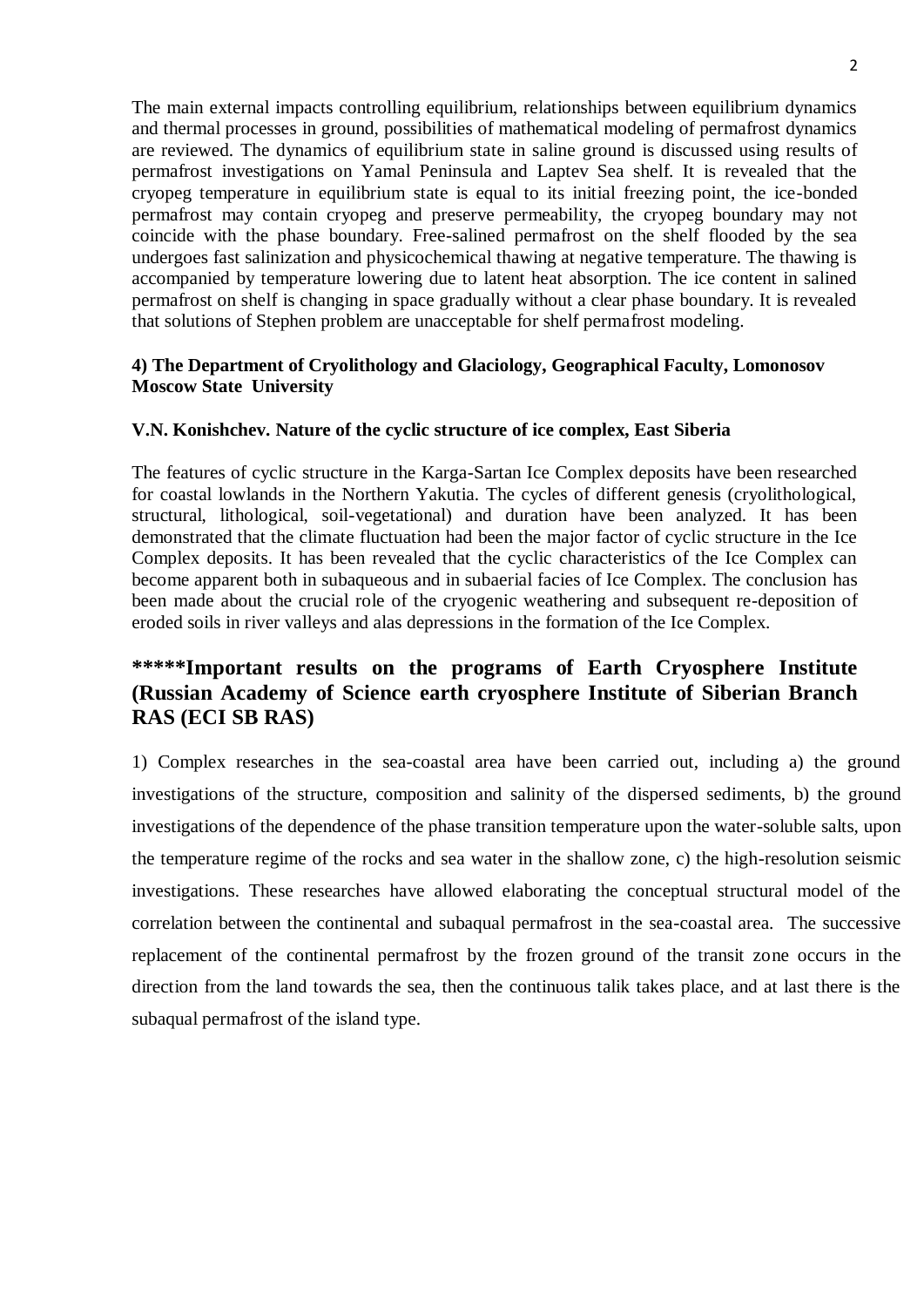

*Interpretation of the seismogram of the high-resolution seismo-profiling(Western Yamal)*

The proper technique of the shallow seismic investigations for detection and identification of the hard-frozen rocks at the offshore strips including the saline geological profile have been worked out. The technique of bottom seismic investigations allow solving engineering-geological problems in shallow waters. Assumed is the using of P- and SH-waves at the same time.

2) It has been revealed that the aggregative stability of the "dry water" dispersion in the formation/dissociation cycles of the gas hydrates is reached when the concentration of the waterrepelling nanoparticles of the silicon dioxide Aerosil<sup>®</sup> R202 is rising up to 10 wt%. This fact improves the opportunities of "dry water" application in the gas hydrate production technology.

3) The studying of the ice bilayer features have resulted in the pioneer determination of the new property of the hydrogen-bond net: the noninvariance of its characteristics towards the change of direction of all hydrogen bonds. As opposed to the ice-like water clasters, the external free atoms of hydrogen are absent in the ice bilayers. That"s why there we mark out quite new property of the hydrogen-bond net itself but not its peculiarities as in the case of water clasters. The founded invariance implies the presence of the asymmetry in the ice structures.



*Ice bilayers without external atoms of hydrogen: a – "usual" hexagonal bilayer, b – displaced hexagonal bilayer. The rectangular unit cells are shown by the dotted line.* 

4) The score of the climate parameters have been carried out and the map of the meteorological hasards of the Russian Federation have been plotted using the developed (Earth Cryosphere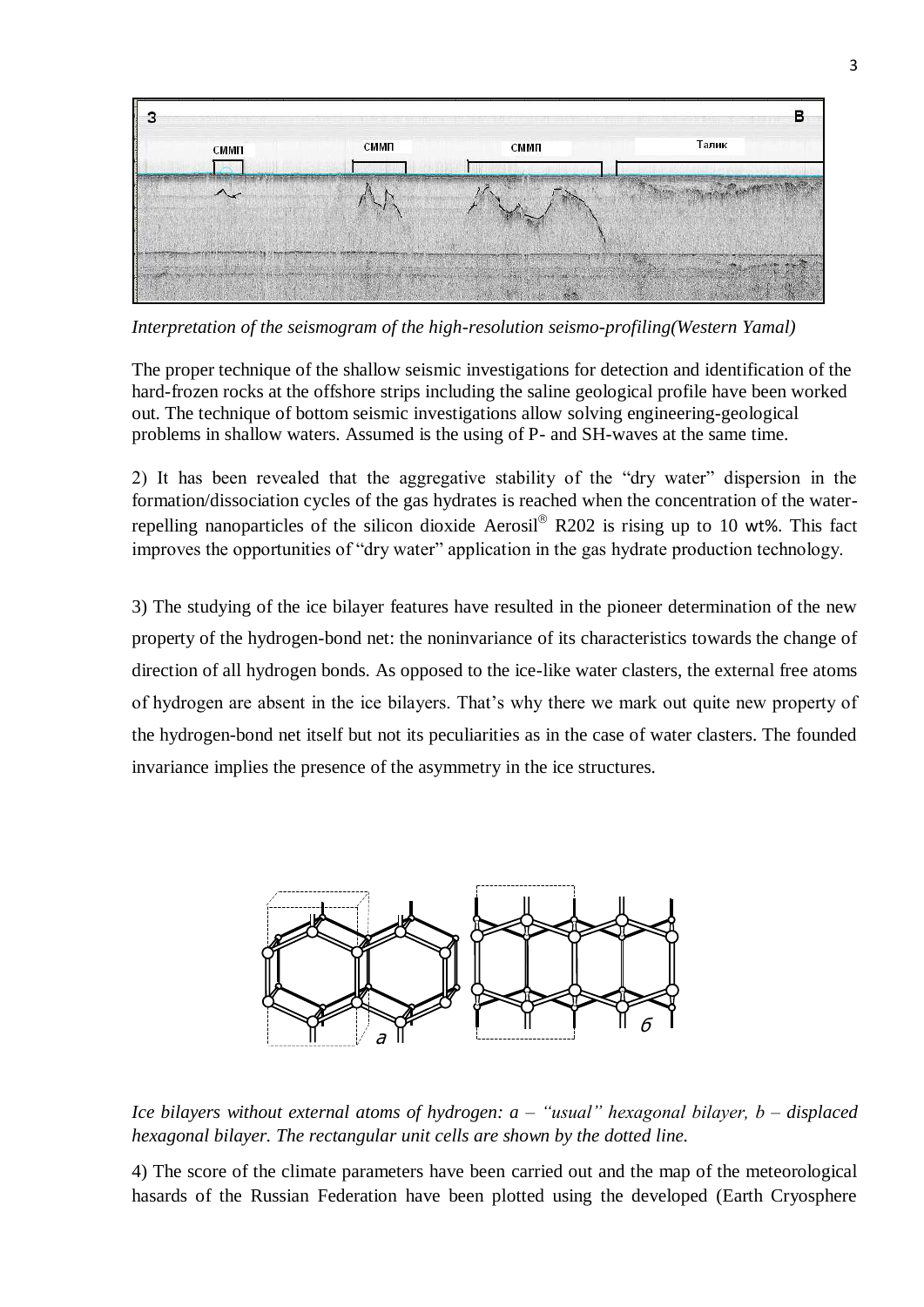Institute SB RAS) technology of the cartographic modeling for the description of the complex impact of the current climate change on the permafrost. The overlaying of this map on the landscape and geological maps permits to zone the territories according to the degree of heat inertia, and then to specify the spatial distribution of the meteorological hazards of permafrost (look at the map).



*Map of zoning of the Russian territory according to the meteorological hazard for permafrost (red colour – maximal risk, violet colour – minimal risk)*

In the conditions of the changing climate the low-temperature permafrost is warming up quickly whereas the warm-up of the ground strata at the temperatures close to  $0^0C$  is retarding due to the constant phase transitions. This fact is especially considerable for the zone of discontinuous permafrost in taiga and forest-tundra.

The technique of calculation and nature verification of the wind redistribution of the snow depending on territory morphology, landscape structure and pattern, biota peculiarities has been worked out for the woodless tundra and forest-tundra regions. This technique allows lateral differentiating of the value of the winter heat exchange and the time of the snow thawing.

It has been established that the evidence of the relic thermokarst in the profiles of saline frozen sea-coastal and subaeral deposits are remained as taberal complexes. The taberal complexes of the marginal North of the Western Siberia (Belyi island) are similar to the thawed ice complex of the Eastern Arctic: the pseudomorph-type and postcryogenic-structure-type macrofeatures, and the microstructure stipulated by the initial sincryolithogenesis, thawing and secondary frozing. The relicts of singenetic cryogenesis are not observed southward (Central Yamal).

### **\*\*\*\*\*Melnikov Permafrost Institute (MPI SB RAS), Yakutsk**

In 2013, the Melnikov Permafrost Institute (MPI) celebrated the 140th birthday of the pioneer of fundamental permafrost research and founder of geocryology, Mikhail Sumgin (1873-1942),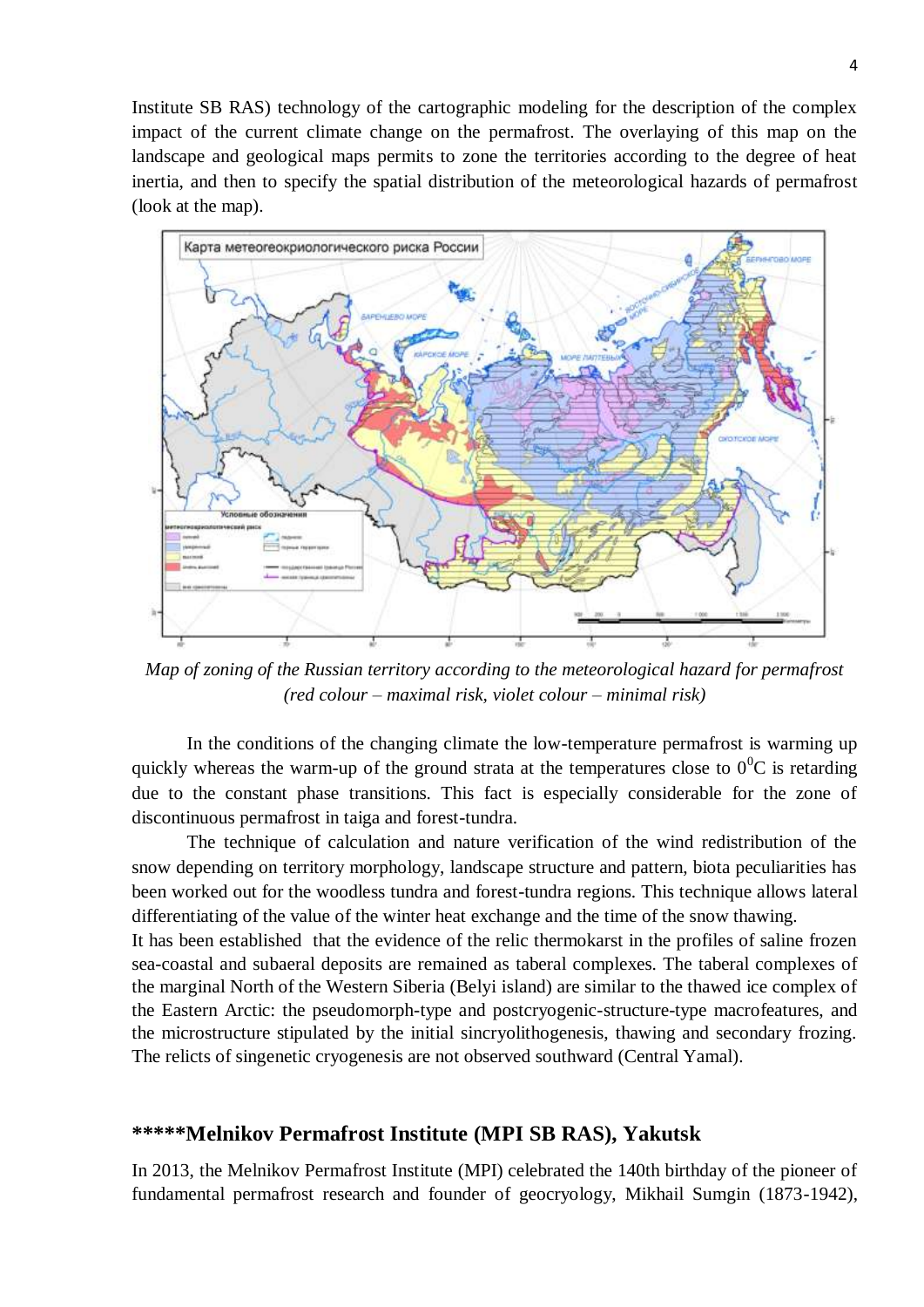with a Forum for Young Permafrost Scientists held from June 24 to July 13. This event, third in the series, consisted of a geocryological conference attended by 76 students and early career scientists from Moscow, Novosibirsk, Tyumen, Tomsk, Chita, St-Petersburg, Lensk and Chernyshevsky, and a field trip to the southern Verkhoyansk Range focusing on mountain permafrost. A biography of Mikhail Sumgin was published in "Permafrost Researchers" book series [Alekseev V.R. 2013. Sumgin Mikhail Ivanovich. Yakutsk: Permafrost Institute Press, 138 pp.].



*Third Forum for Young Permafrost Scientists: Conference participants.*



*Third Forum for Young Permafrost Scientists: On a field trip.*

### **Main research results**

A 1:1,500,000-scale engineering-geological map of the Republic of Sakha/Yakutia was completed. The map compiled in ArcGis version 10 provides systematized data on soil/rock type, cryolithology, suprapermafrost water chemistry and properties, and permafrost-related landforms and surficial processes.

In April 2013, research groups from MPI, Pacific Oceanological Institute in Vladivostok and Moscow State University drilled two boreholes in the Buor-Khaya Gulf, Laptev Sea to determine rates of subsea permafrost degradation. Comparison with the borehole data obtained by MPI in April 1983 indicates that over the last 30 years the subsea permafrost table has lowered at an average rate of 18.5 cm/yr at a distance of 0.6 km and approximately 6 cm/yr at a distance of 2.5 km from the coastline.



*Subsea permafrost degradation between April 1983 and April 2013 in Buor-Khaya Gulf, Laptev Sea, north of Muostakh Island*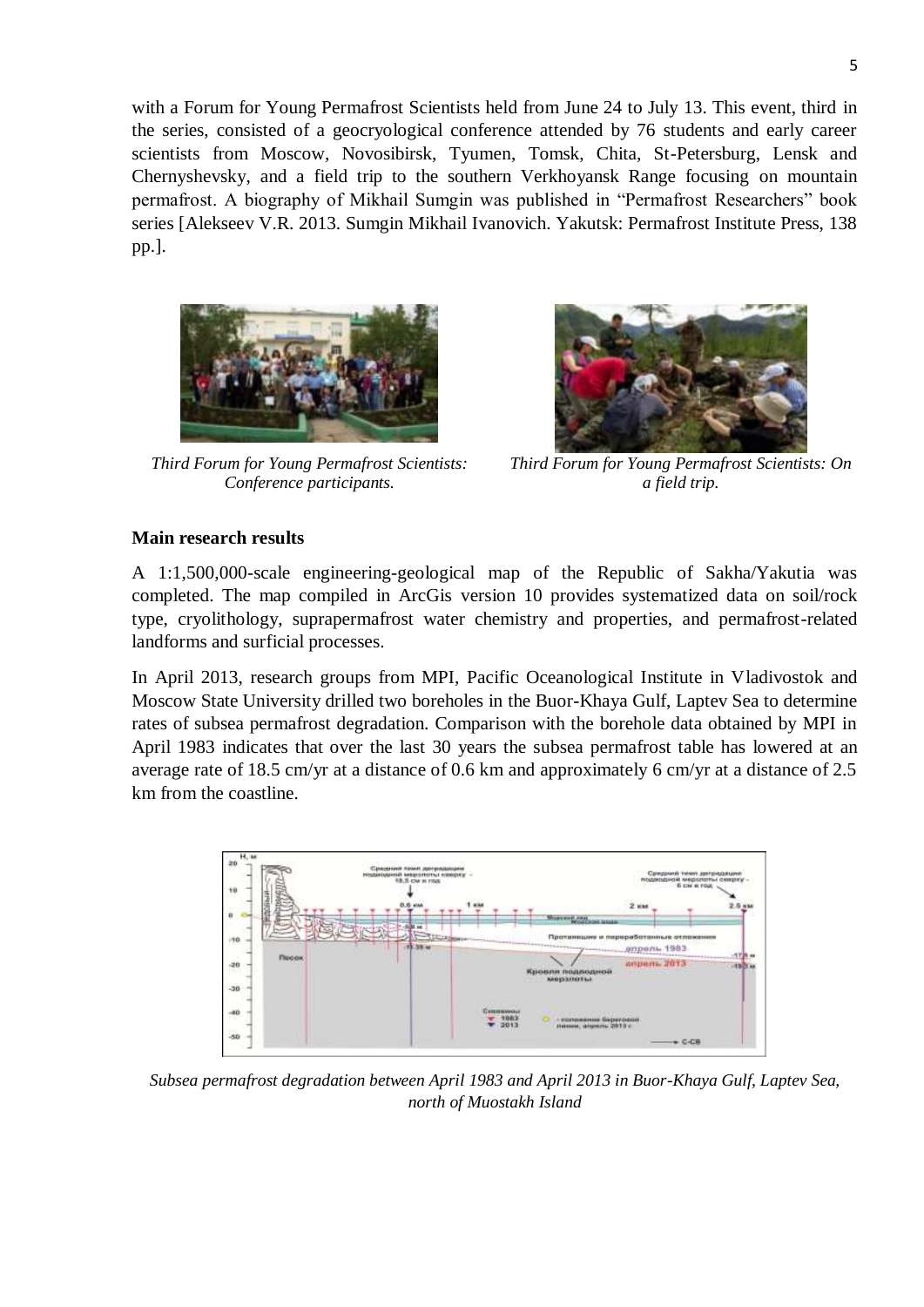Glaciological studies provided data on the structure, isotopic composition and age of glaciers in the Suntar-Khayata Range, north-eastern Yakutia. Glacier sizes were reconstructed for different periods of glacial retreat.





### **Samoylov Station**

On 23 September 2013, the Presidium of the Siberian Branch of Russian Academy of Sciences (SB RAS) and the Government of the Republic of Sakha/Yakutia held a joint session to officially open the new Arctic research station on Samoylov Island.



*New Samoylov Station, April 2013.*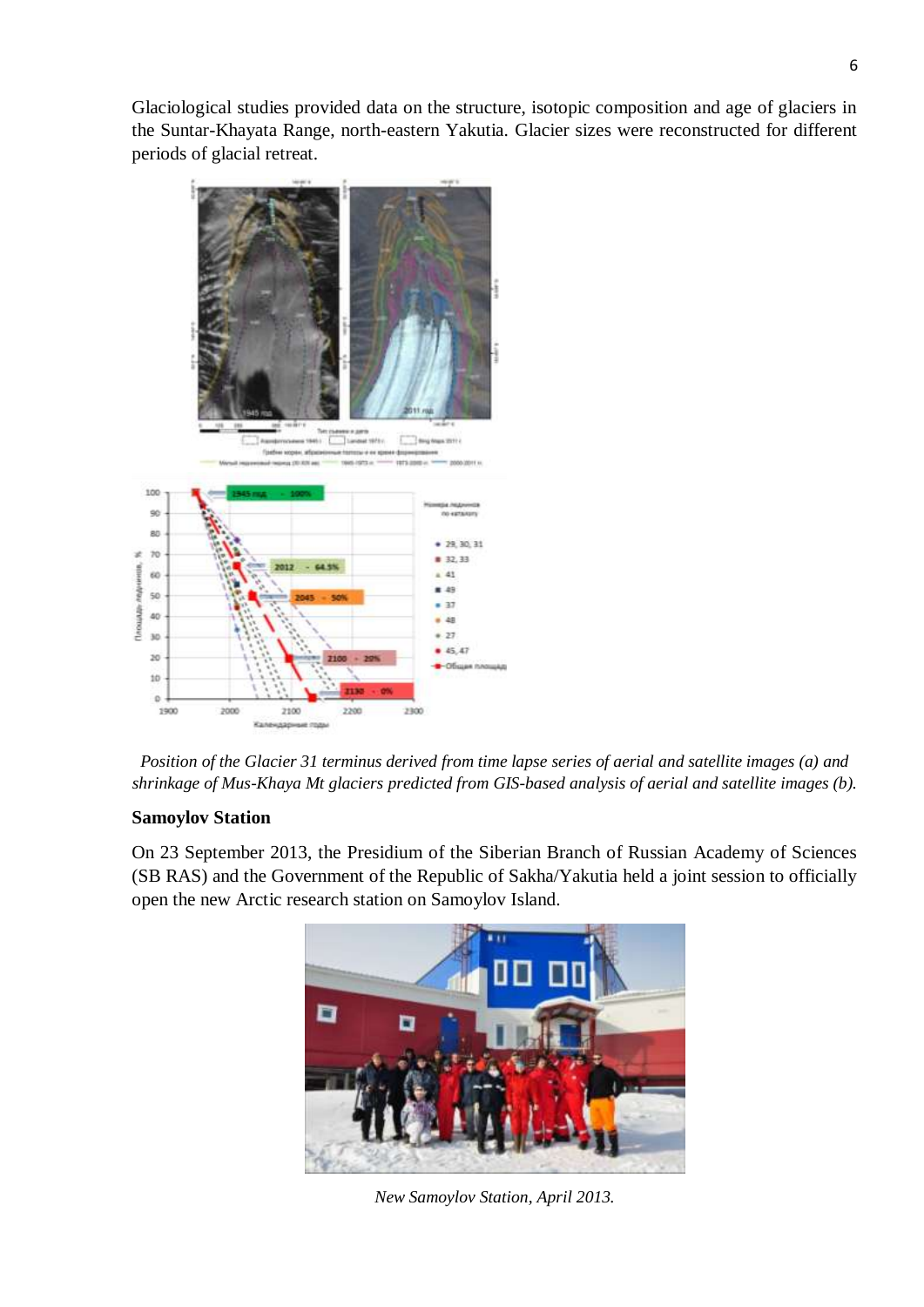#### **International projects**

MPI continued investigations within a number of international projects and programs. One is the POLARIS Project which aims at understanding how terrestrial, aquatic and permafrost conditions in the Kolyma River watershed are changing in response to changes in climate. Observations in the northern Tien-Shan undertaken as part of the Global Terrestrial Network-Permafrost (GTNet-P) program have resulted in a database of permafrost and seasonal frost temperatures in different landscapes and evaluation of thermal response to climate change. Studies were initiated jointly with EcoLab – Laboratoire d"écologie fonctionnelle (UMR 5245 CNRS-UPS-INPT), Toulouse, France as part of a EUFP7 project, TOMCAR-Permafrost: Terrestrial organic matter characterization in Arctic River through molecular and isotopic analyses. Bilateral agreements for scientific and educational cooperation were concluded with the Woods Hole Research Center (USA) and the Department of Earth Sciences, University of Oxford (UK).

#### **Publications**

Eleven monographs authored by MPI researchers were published, including: (1) Mikhailov V.M. 2013. Floodplain Taliks in the Russian North-East. Novosibirsk: Geo, 244 pp. (2) Goncharov Y.M., Popovich A.P. 2013. Surface Spatial Ventilated Foundations on Permafrost. Yakutsk: Melnikov Permafrost Institute Press. (3) Gavriliev R.I. 2013. Thermophysical Properties of Rocks in the Russian North-East: A Catalogue. Melnikov Permafrost Institute Press. (4) Efremov V.N. 2013. Radioimpedance Sounding of Frozen Ground. Melnikov Permafrost Institute Press.

#### **Completed Degrees**

In 2013, two MPI researchers received Kandidat Nauk (Ph.D. equivalent) degrees in geology and mineralogy: Felix Zavadsky (Dissertation: Climate Change Driven Changes in the Geocryological and Hydrogeological Conditions in Southern Yakutia) and Leonid Gagarin (Dissertation: Dynamics of Thermosuffosional Processes in Permafrost, with Special Reference to Central Yakutia)

### \*\*\*\*\***Cryolithology and Glaciology Department, Geographical Faculty, Lomonosov Moscow State University**

Сyclic pattern of Ice Complex (type 3) is shown to be formed under the climatic variations of different periodicity during the Karginsky and Sartan periods. Guidelines were developed for the regulation of the permafrost conditions of the urban areas, taking into account the peculiarities of the nature-technical geocryological complexes, the latter varying by the scale and timing of changes and dominant permafrost dynamics trend. For the Norilsk area, 17 such complexes were localized, while there are 11 of them for the Yamburg area, 32 – for the linear in the north of Western Siberia. Permafrost degradation occurs nowadays within the majority of the Russian.

We also kept tracking the changes, taking place in the area of the glacial catastrophe of September 20th 2002, in the Northern Ossetia (Alaniya). Total ice accumulation in the Kolka glacial cirque exceeded since 2004, during the extended period of unfavourable climatic conditions. Former inflows ("tributaries") of the Kolka glacier are now separate glacial bodies; one of them has extended its terminus by 500 m during these times. It is by now the unique evidence of the glacial surge/extension in century. The recurrence probability of the 2002 glacial catastrophe is insignificant. Contemporary glaciation of the Polar Ural Mountains is shown to include 76 minor glaciers of the cirque and protalus types; 5 glaciers are newly described and 20 had ceased its existence since 1966. International Field Courses in Geocryology were organized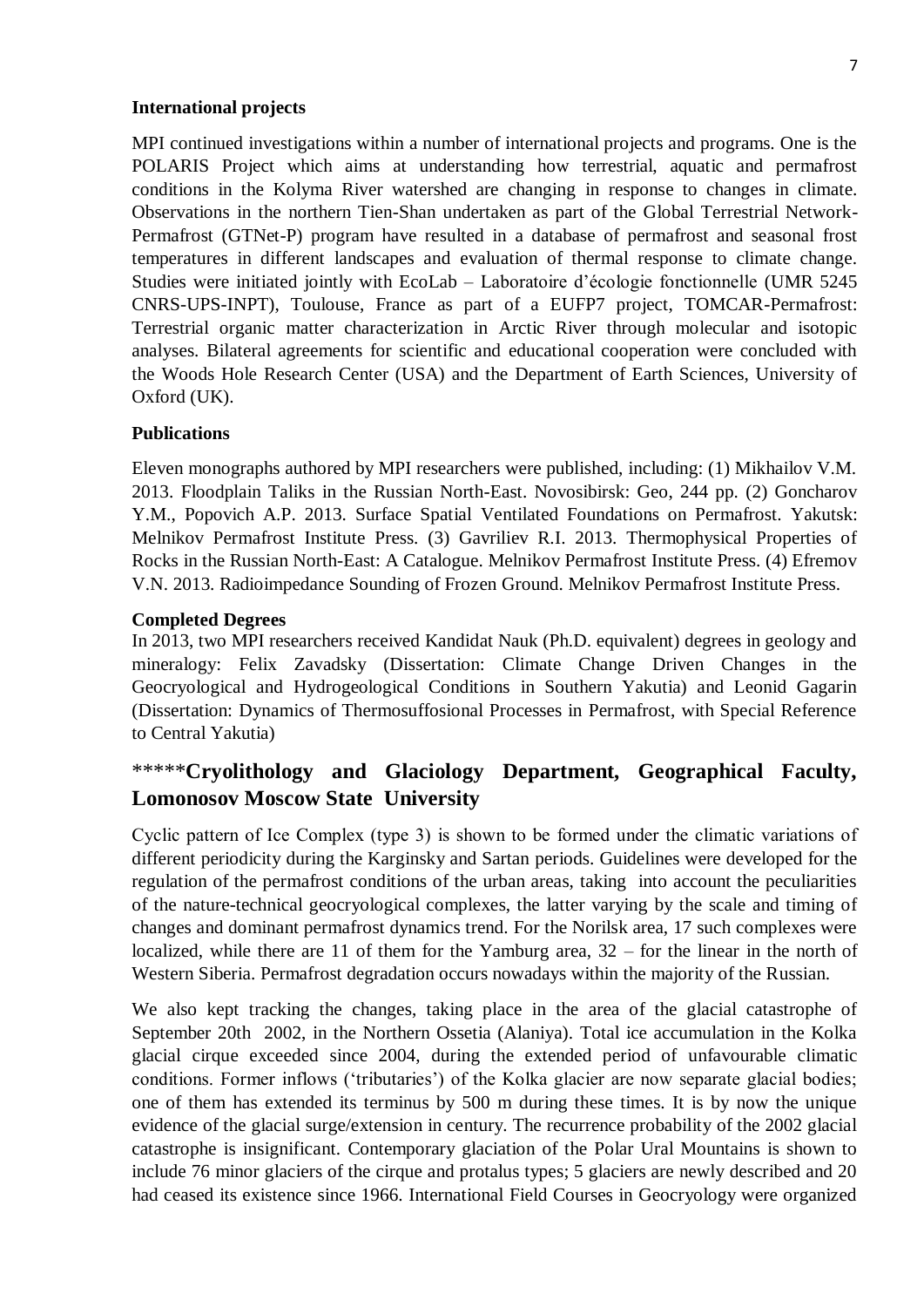and held by the Department in July, 2013, in the north of Middle Siberia (Igarka and Norilsk districts), attracting the participants from Russian, Canadian and U.S. universities.

# **\*\*\*\*\*Geocryology Department, Geology Faculty, Lomonosov Moscow State University**

Conference "Geocryologic mapping: problems and prospects" was held June 5-6, 2013 at the Faculty of Geology of Lomonosov Moscow State University (Chairman: Brouchkov A.V., cochairmen: Sergeyev V. I.& Laurier I.K.). 66 reports, including 3 foreign ones were presented. Participants were presenting 35 institutions and organizations from Moscow, St. Petersburg, Tyumen, Yakutsk, Irkutsk, Magadan, Ukhta, Nizhnevartovsk, Pushchino, Edmonton, Calgary (Canada), Alma-Ata, Anadyr and Krasnodar. A part of reports was devoted to transfer to an electronic version and the updating of the 1:2 500 000 scale Geocryologic Map made for the USSR territory in the eighties of the XX century. A.V. Gavrilov (MSU) presented updates within the east Arctic shelf. M.V.Zimin (SCANEX) reviewed new remote-sensing instruments and opportunities for the permafrost mapping. A technique and results of multi-scale mapping of permafrost conditions were reported by Yu.B. Badu, L.N. Kritsuk, A. Matiukhin, I. Streletskaya, E.V. Seversky and others. Maps of glaciers, snow fields (N. V. Kachurina, E.K. Serov) and stocks of organic carbon (P.A.Shary) were presented. The dynamic aspect of the phenomena, such as change of the area of glaciers and snow fields of Antarctica was reported by I.S. Yozhikov (AANII). Development of landscapes and indicator approach was considered in the report of N. V. Tumel and N. A. Koroleva. T.Yu. Zengina with co-authors reported use of various software products for mapping. Reports on constantly operating cartographical model of a thermal condition of soils of the Urengoy gas field (D. S. Drozdov with co-authors), on mapping of taliks in the northeast of the Russia (B. M. Sedov), and on landscape indication of distribution of massive ice in Yamal (A.V. Homutov, M. O. Leybman, M. V. Andreyeva) were of the great interest.

Geocryology department (head – Dr. A.Brouchkov) of Lomonosov Moscow State University has finished the project on a new software for thermal calculations of soil freezing and thawing – TUNDRA instead the older one TEPLO (or HEAT) which is widely used in the Russian research and design institutions. The new program works with latest Windows software and applicable for permafrost forecast in natural conditions and for bases of engineering structures on permafrost, including thermosiphon calculations.

# \*\*\*\*\***Sergeev Institute of Environmental Geoscience, RAS (Moscow)**

GTN-P observations program has been continued with expanding for two CALM sites in Chara Region (Fig.). They were developed in cooperation with Moscow state university geologists. The national GTN-P mirror data base was started to be installed in IEG RAS and in Yakutsk permafrost Institute.

The experimental and modeling results were obtained on the effectiveness estimation of Solar Water Heating Systems in cryolithozone.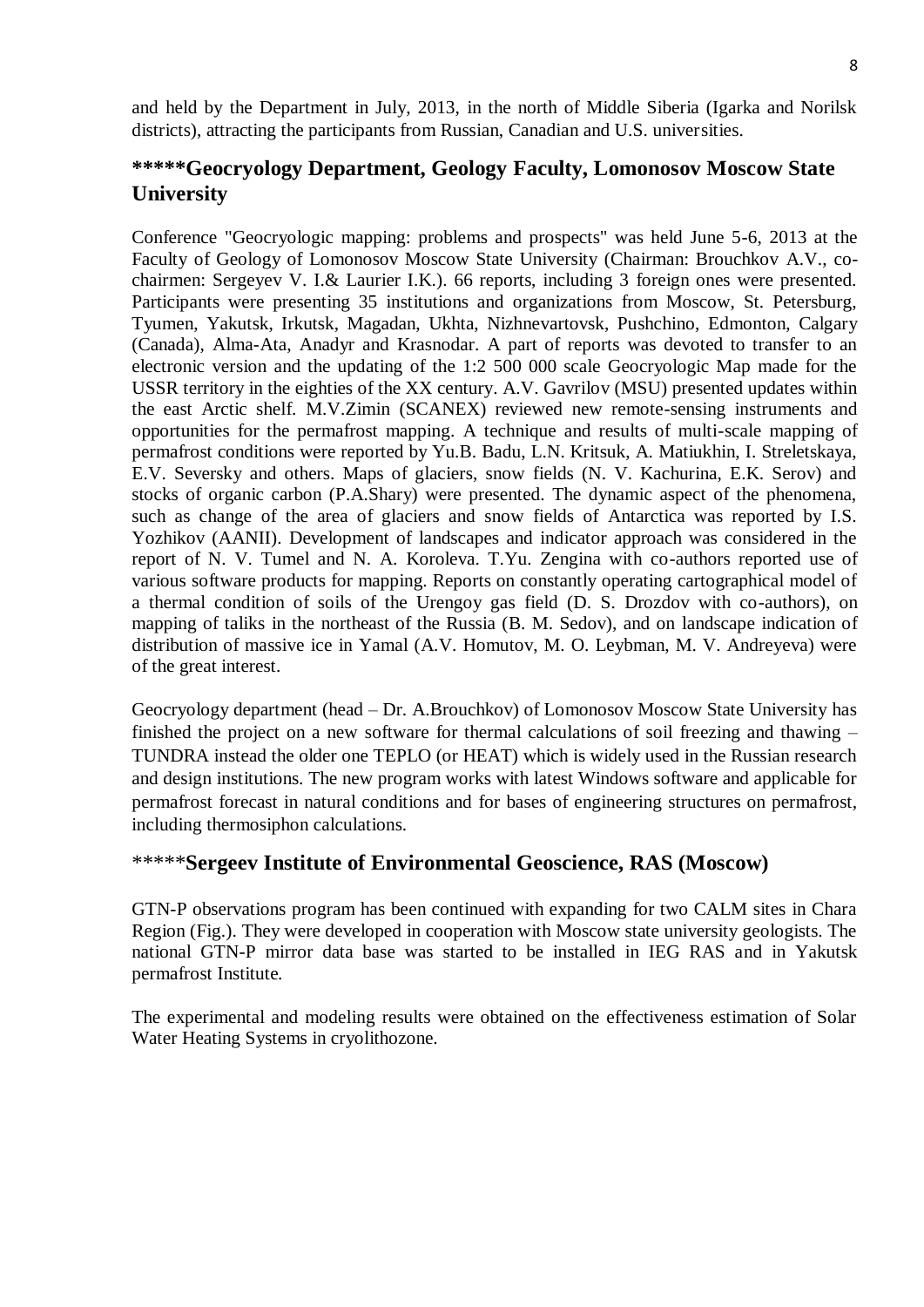

*Aerovisual observation of the CALM site landscape from small radiocontrol helicopter (Chara Region).*

### \*\*\*\*\*\***Joint-Stock Company "Funadmentproekt"**

JSC "Funadmentproekt" carried out complex research for correlation laboratory methods of frozen ground testing made by international standards (ASTM) and Russian standards (GOST). Based on the analysis of the results of laboratory tests of grounds, correlation indicators of frozen ground properties obtained by uniaxial compression test and the compression are defined. Conducted research and defined limits of the comparability of methods for the determination of frozen grounds salinity. Results convergence of the different methods of assessment defined.

### \*\*\*\*\***Mining-Geological Joint-Stock Company MIREKO**

Komi Center of the Public Monitoring of the State of Bowels (KC PMSB) continued 30-45-year permafrost monitoring at five stations covering the majority of basic landscapes of European North-East of Russia. The main result in 2013 – preservation of long-term trend of degradation of permafrost and accompanying thermokarst.

The greatest thickness of cryolithozone for Subpolar Urals was determined. In its axial zone at mark 1300 m the geothermal gradient within depths  $174-435$  m is  $0.69^{\circ}$ C/100 m, and estimated thickness of the cryolithozone  $-660$  m. This value is more than twice as large as the value suggested by I. Ya. Baranov (1977). The stage thickness of the frost rocks is up to 160 m; the crack ice was determined to the depth of 300 m. The border of continuous permafrost and noncontinuous permafrost was traced at mark near 1100 m.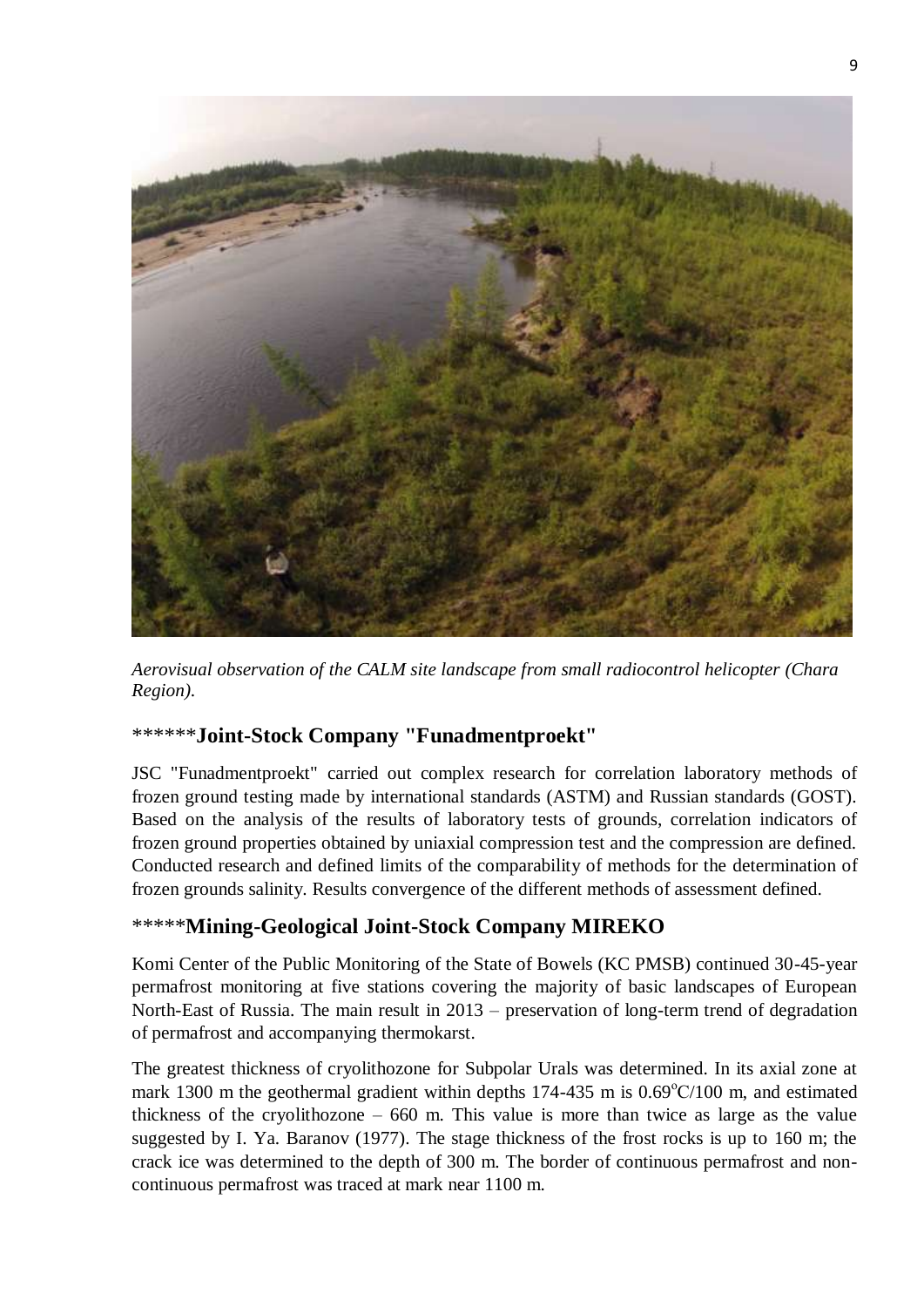# \*\*\*\*\***Soil Cryology Laboratory, Institute of Physicochemical and Biological Problems in Soil Science, RAS**

1. In the period from September 29 to October 3, 2013 Soil Cryology laboratory has successfully held the International conference «Earth Cryology: XXI century», which was attended by 130 scientists representing the leading scientific organizations from Russia, USA, Germany and Brazil.



2. The gas seeps in Kolyma lowland are associated with methane inclusions in permafrost. These inclusions are formed by methane squeezed by epigenetic freezing of methane saturated deposits. This is proved by the biological genesis of the methane, by the isotopic data and the lower radiocarbon age of the methane from the gas seep in comparison with the radiocarbon age of the host deposits. The experimental data and observations of methane distribution in permafrost indicate that the methane distribution in the stratum of frozen deposits is a result of methane migration during cryolithogenesis. The regularities of methane distribution in the deposits and formation of methane inclusions may change the idea of the character and volumes of emission of greenhouse gases into the atmosphere upon degradation of permafrost.

3. The database of total carbon, bulk density, and iciness of permafrost in North-Eastern Yakutia was compiled. Basing on the State Geological map of Quaternary Deposits (2000) and original drilling data on the main Quaternary stratigraphic units occurrence in Kolyma Lowland the total carbon (TC) storages of the upper 25 m have been estimated. Taking the morphology into account, the TC pool assessed is  $38.0 \pm 22.5$  Gt at near 150 000 km<sup>2</sup> area. In our calculation system of ice wedges are not included, what can reduce the total carbon pool. Mean specific carbon content is around 9.5 kg $*m^{-3}$  in Kolyma Lowland permafrost. The stratigraphic unit